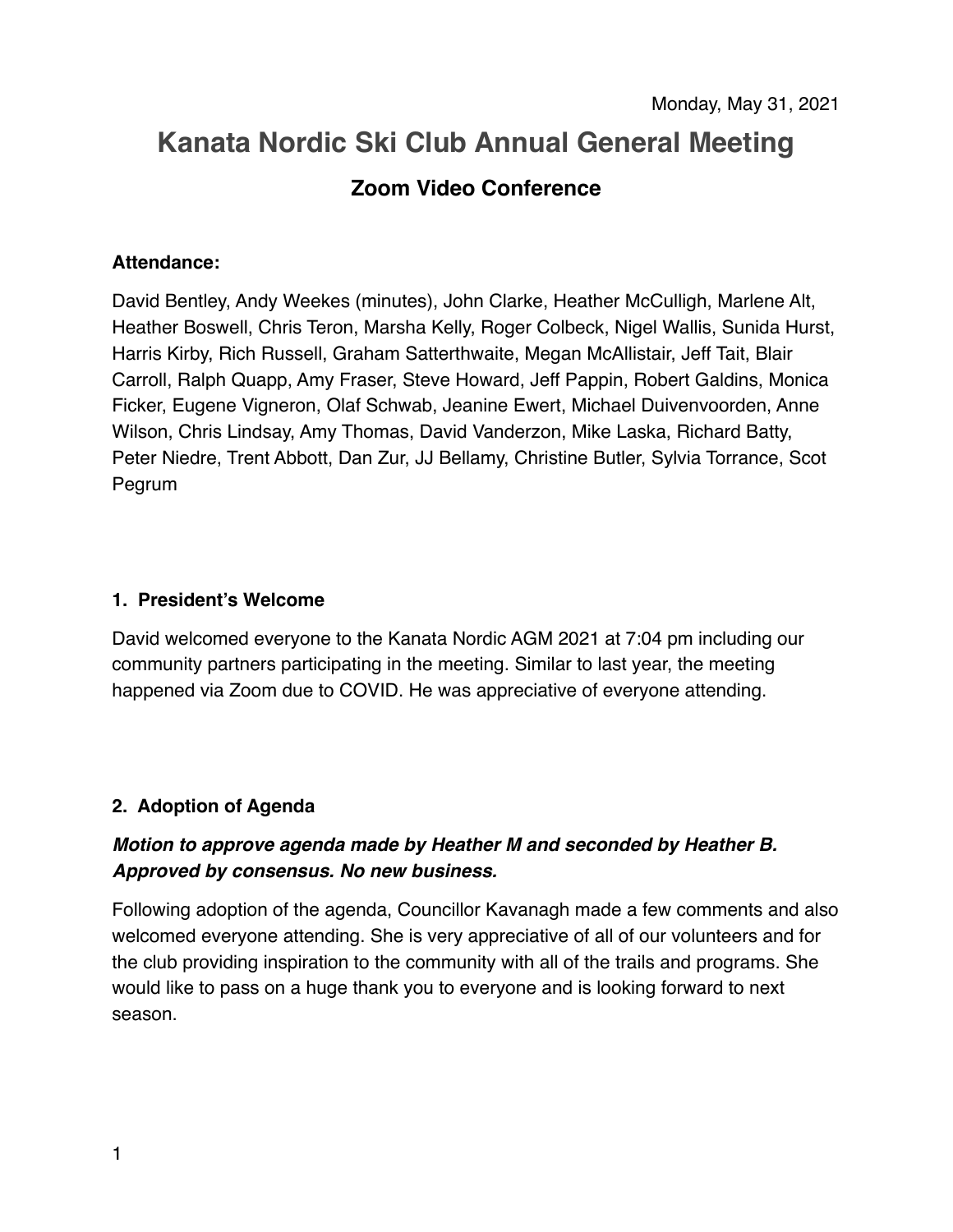#### **3. Review of AGM minutes from June 29, 2020.**

*Motion to approve minutes from last year with no changes made by John C and seconded by Harris Kilby. Approved by consensus.* 

#### **4. Annual Reports**

Reports to follow. Questions/comments will be taken throughout as well as at the end.

## **5. President Report (David Bentley)**

This is second AGM via Zoom. Unfortunately, we are getting used to this and it has been a difficult year for planning related to COVID. The executive has been working hard to run the club. This is a chance for the membership to find out what has happened over the past year and have input with upcoming plans, regarding our operation at WCP and involvement with the newly created Ottawa West Winter Trail association (OWWT). The club has been very diligent about our cash reserves with an increase of  $\sim$ \$10K per year. There are 3 motions at this AGM that involve spending a considerable portion of these reserves.

Last year the club made contingency plans for programs and skiing wrt COVID. We had record numbers enrolled for programs. Despite the contingency plans (eg. smaller group sizes, run classes on both Saturday and Sunday) the hard shutdown in December meant that programs realistically needed to be cancelled for the season. At this point, plans will be made to run a full slate of programs next season.

The ski swap was also cancelled. Kunstadt offered an "in-store" swap instead. Both Fresh Air Experience and Kundstadt offered members/racers discounts.The club had a record number of membership sales which were capped at 1600 with weekend access restricted to members only.

Although the season started slightly later than normal, the quality of skiing was excellent with no midseason thaw. Grooming stopped in the 2nd week of March. The club has 2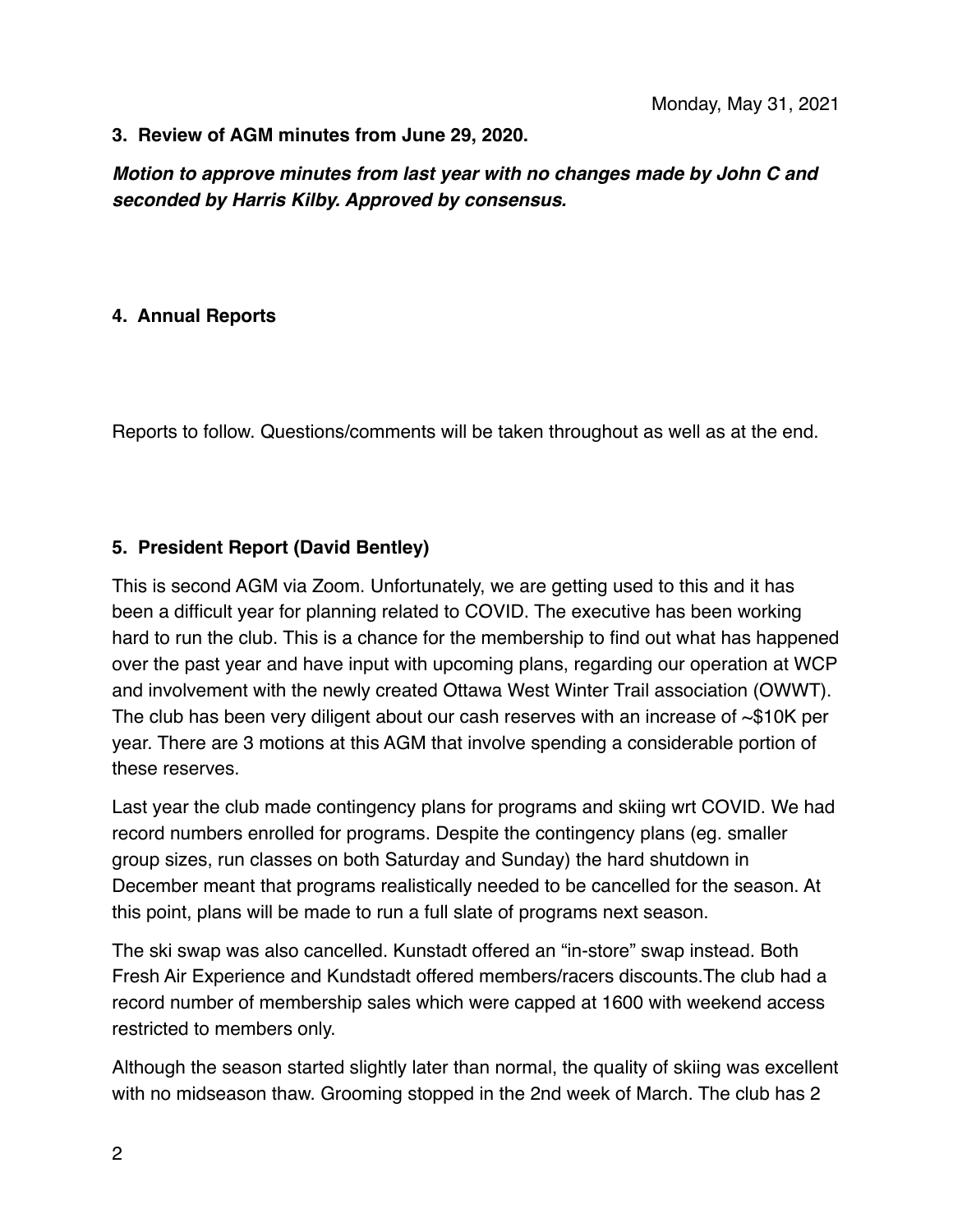Monday, May 31, 2021

landlords for trails and parking (WCP and the NCC). Magic of Lights (MoL) interred with 411 parking and the restart in February made evening access unavailable for 10 days.

# **6. Treasurer Report (Marsha Kelly)**

The cash position for KN went up fairly substantially this year due to increased membership. Membership revenue increased by \$50K. The club received a 1 time COVID funding grant for the City and NCC of \$7.5K. Sponsorships and donations were up \$14K. Revenue totalled \$226K. Net assets at the end of 2021 were \$72K and projected to be \$23K next season. The club had a large number of donors this year and received a substantial amount from the NCC/City of Ottawa via the UWTA. The rental shop also generated money (and was set up initially via the Ottawa Community Foundation). Money spent goes towards WCP lease/parking, coaching, education, insurance and equipment maintenance.

# *Motion to accept Treasurer Report made by Nigel W and seconded by Heather B. Motion approved by consensus.*

# **7. Membership Coordinator Report (Sunida Hurst)**

1601 total memberships were sold compared with 720 last year. This number would have been larger, but was capped by the executive, mainly due to COVID. 296 family, 159 couple and 19 individual memberships were sold. This represented a huge increase with many new members. 336/604 members volunteered with 268/604 opting to pay the fee-in-lieu. All programs were refunded with a portion of this refunded to KN by XSCO. The club absorbed the administrative fee cost of  $\sim$ \$1.5K. A membership map was presented. Members are concentrated in Kanata, but come from all across the city.

# **8. Trails Coordinator Report (Eugene Vigneron)**

Another successful year. The start was somewhat delayed due to later snow. However, we had excellent conditions throughout the season (decent snowfall with no thaw/rain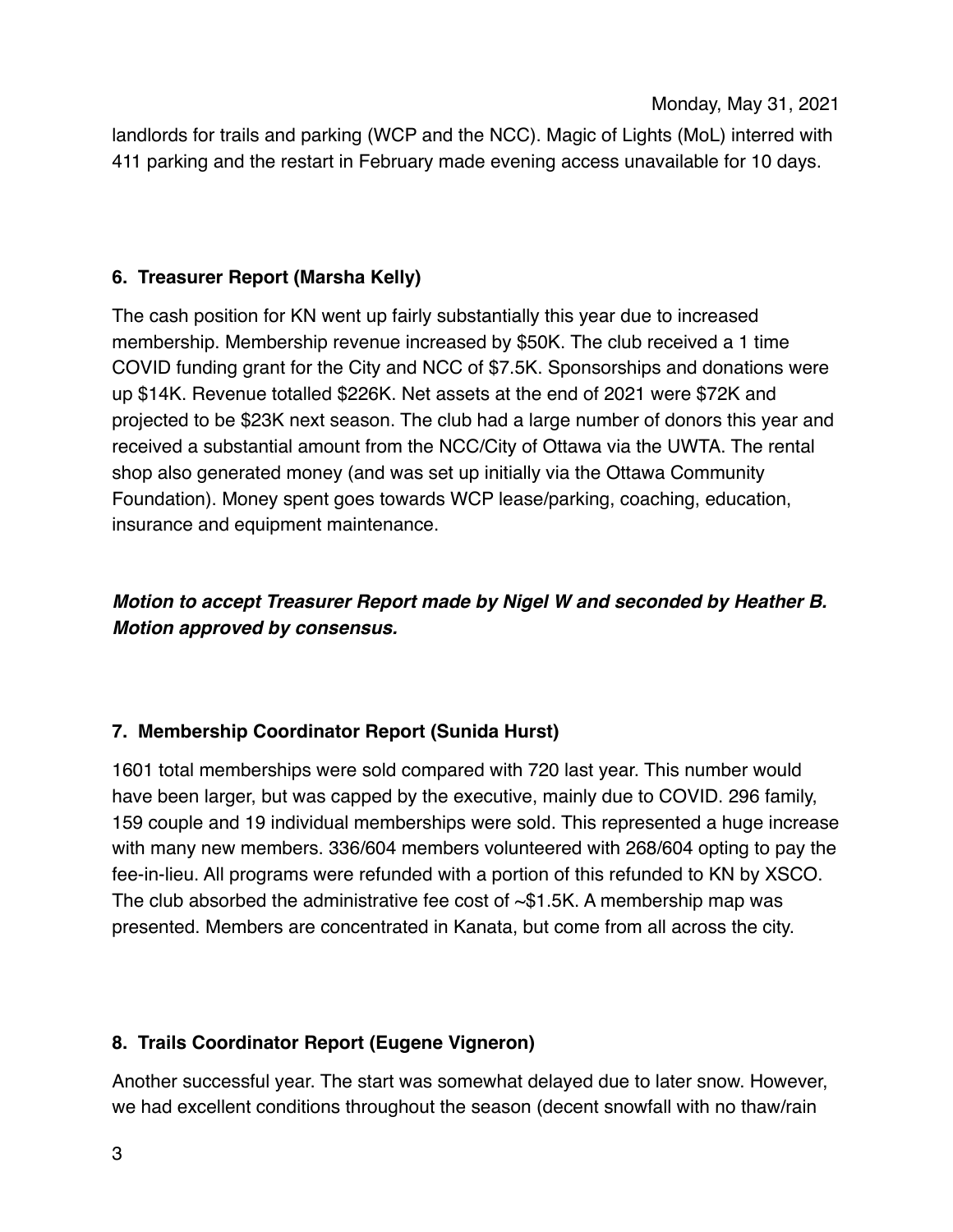event). There were considerable challenges related to COVID and equestrian quiet times wrt grooming/training. The snowshoe loop length was increase (thank you to Pat Kirkham). Thank you to signage volunteers Gregg Shimokura and Mary Anne Trenker. Trails groomed are at 401/411, OWWT and trial grooming along other shared trails. Thank you to Rich Russell and team for equipment maintenance. The club currently uses 2 Skandic skidoos and 2 BRP Outlander XT quads. Thank you to WCP for support and assistance in trails and site operations, NCC, City of Ottawa and OWWT. We aim to continue existing trail grooming despite any ongoing COVID-19 restrictions as well as continue to improve the quality of trails and grooming. Additionally, we will continue to recruit trails team volunteers with specialized skills/knowledge where possible.

Richard B suggested that visible signage be placed along the OWWT to indicate that KN is involved with grooming.

# **9. Facilities Coordinator Report (John Clarke)**

Due to COVID, the club required additional new signage ie. Signs, signs and more signs! Gate ambassadors were a new addition on weekends (staffed by volunteers). Essentially, the club had the same amount of parking with double the membership. We also had a new inside dry storage area. There were new restrictions to the 401 maintenance area/glen training area due to concerns related to horses. This prompted the decision to move the 401 maintenance area that will now be away from the horses. The current structure will need to be dismantled and rebuilt at the new site and will likely happen when restrictions ease as more individuals will be needed.

Marlene Alt gave an update on the rental shop and community program. We were able to open the rental shop despite COVID. This allowed people to experience skiing who might not otherwise have had the chance. Revenue amounted to \$4390.00 and people were very appreciative, many of whom indicated they would consider joining the club next season. Only 1 community session took place this year (due to pandemic restrictions and MoL).

# **10. Jackrabbit, Teen Skate, Masters Coordinator Report**

No programs were offered this year due to COVID-19.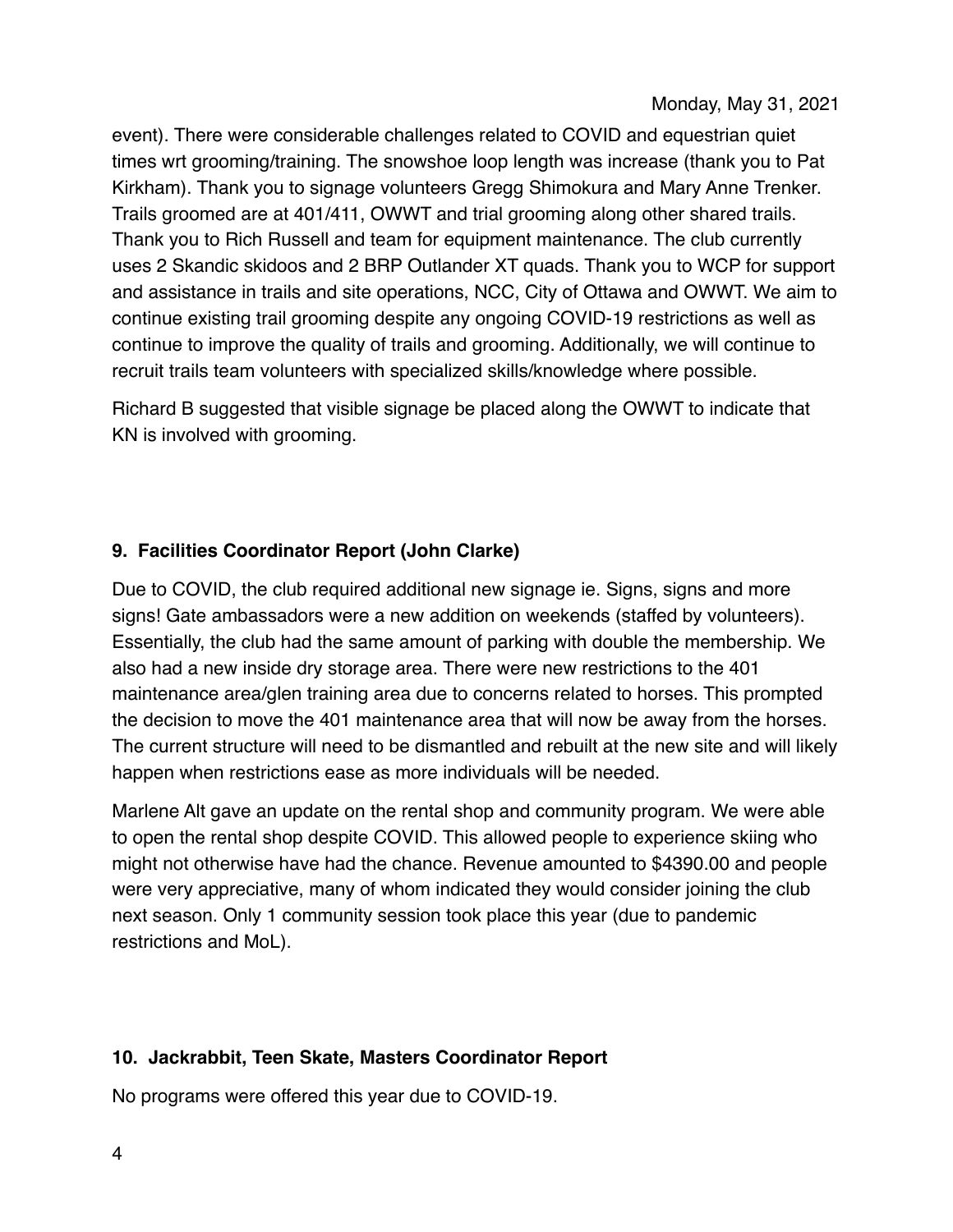## **11. Racing Coordinator Report (Heather McCulligh)**

This was the only program that was not shut down this year. Ages 10-18. Very popular and sold out. The majority of the training season happened safely with no COVID outbreaks. Unable to cross the provincial border to ski in the Gatineau. No races were held. There is indication for a high return rate next season. Heather would like to thank everyone involved in the program, both coaches and volunteers. Hopefully the program will continue to grow in the upcoming seasons.

## **12. Motion to accept all reports as presented or amended**

*Motion to accept all remaining reports made by Rich R and seconded by Harris K. Approved by consensus.* 

## **13. Ottawa West Winter Trail Report (Roger Colbeck)**

A brief overview of the OWWT was given. It was a major success and is multiuse. The rebranding did cause a little confusion regarding who was involved with grooming. Lots of followers on social media. There will be more signage for next season wrt rules and who is involved with grooming. The hope is to have an increased network of shared trails for the upcoming season (expansion of existing network). A dedicated core of volunteers looked after grooming, signage, shovelling and social media aspects. Roughly 11 km of trail was groomed (Watts Creek, Rifle Rd spur, TCT, trial of DND loop, rolling of stretch between Moodie and Holly Acres). 4-5 times per week. Funding came via donations and through the UWTA (via KN).

Several comments/questions: Facebook was very informative for conditions. OWWT grooming appeared to be of greater quality, especially in the early part of the year. This was mainly due to the fact that it is paved and flat (and therefore needs less snow). In fact, it was groomed less often than the club trails. Funding from the City/NCC is key to allowing grooming of the trail to happen, so as not to rely on membership fees.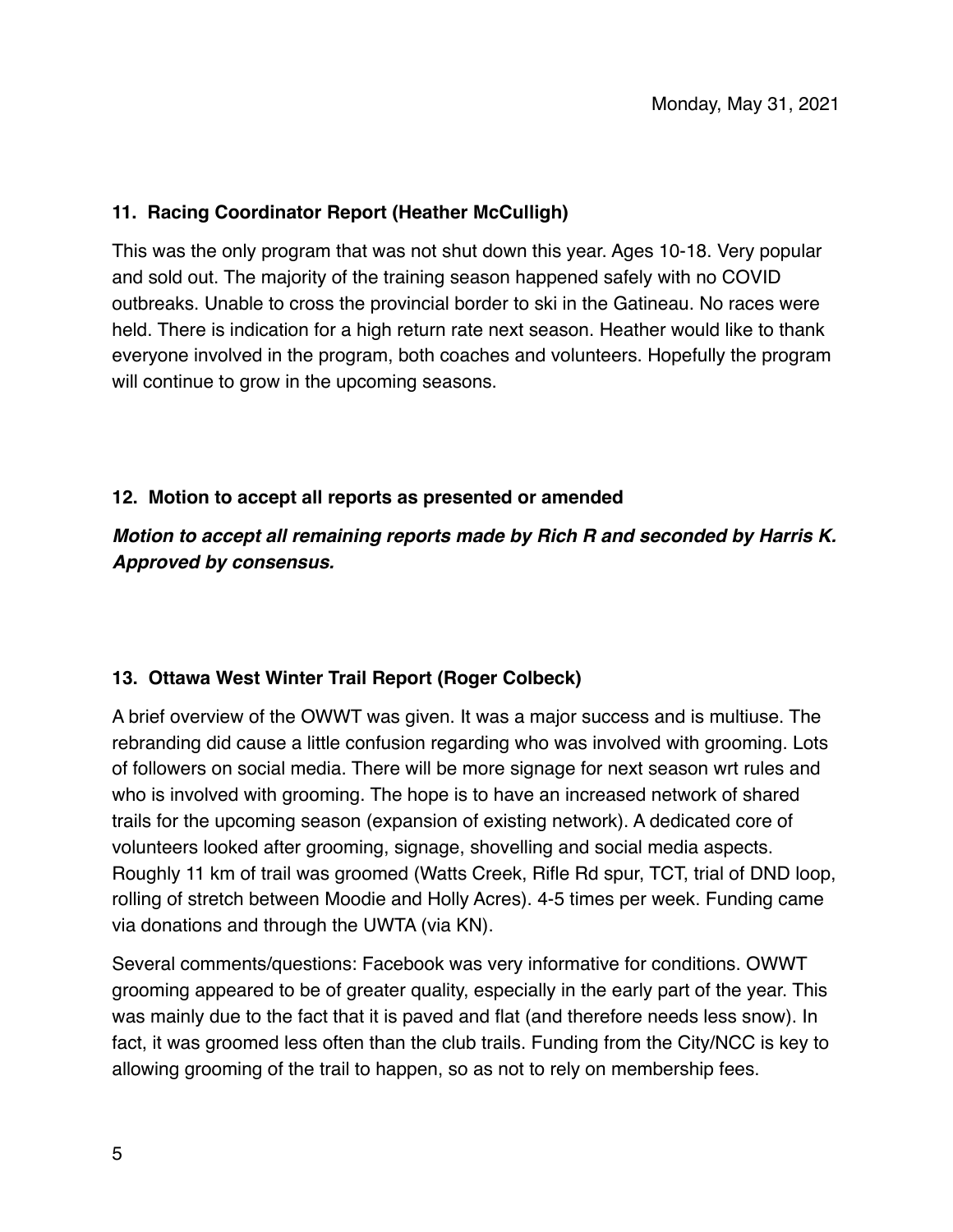#### **14. Motion: New Coordinator role for the OWWT/UWTA**

*"A motion to add the new role of the Ottawa West Winter Trail/Urban Winter Trail Alliance Coordinator to the Executive Committee."* 

**Motion proposed by Nigel W and seconded Steve Howard.** 

**Approved by consensus.** 

\*\*\* For the following 3 Motions, please see the slide presentation for the background \*\*\*

#### **15. Motion: Expenditure over \$5K.**

*"A motion to increase the Kanata Nordic racing team's budget by \$10,000 in order to support coaching and equipment purchases"* 

**Motion proposed by Heather M and seconded by Amy Fraser.** 

**Heather M and Nigel gave a brief overview of what the funds would be used for (additional coaching which will allow the program to continue to grow, waxing, etc). A discussion amongst members then took place.** 

**Approved by consensus.** 

#### **16. Motion: Expenditure over \$5K.**

*"A motion to allocate a sum up to \$10,000 for the hiring of a seasonal administrator for the 2021-22 season. The decision regarding the role and hiring will be researched and a recommendation made by a committee appointed by the KN Executive, reporting to the President. Final Approval of the expenditure will be made by the sitting KN Executive."* 

**Motion made by Andy W and seconded by Marlene A.**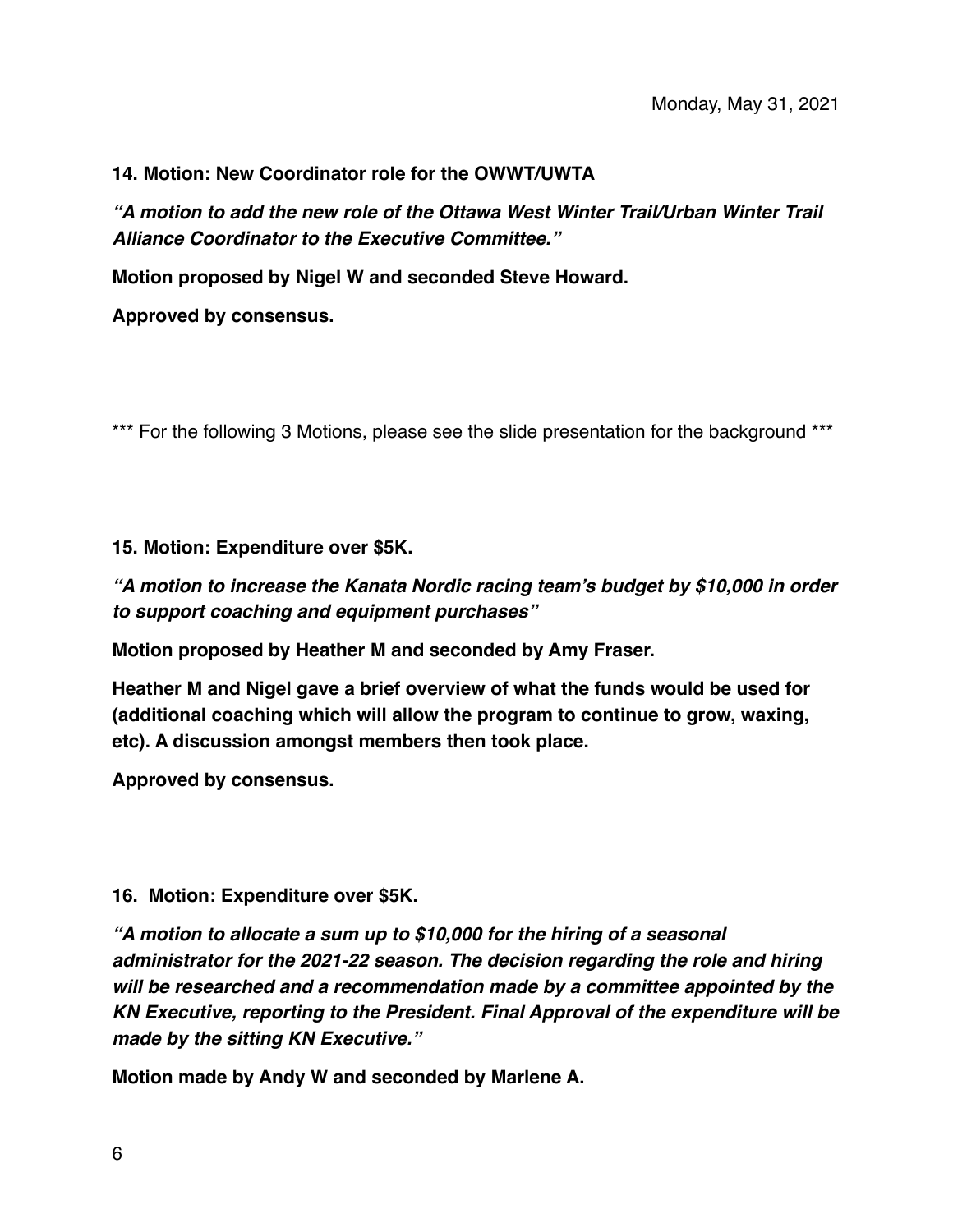#### **Approved by consensus.**

#### **17. Motion: Expenditure over \$5K.**

*"A motion for the purchase of a used 60 hp Kubota L6060HST tractor fitted with a snowplow blade, Soucy tracks and a Mueller tornado 2.0 tiller/tracksetter for \$85,000. This grooming equipment has been used for 3 years and has 1,000 hours on the clock. Final approval of the purchase will be made by the sitting KN Executive"* 

#### **Motion made by David B and seconded by Nigel W.**

There were several questions regarding why the unit is being sold, how competitive the price is, expected life span, and which trails it can be used on. These were answered to members satisfaction. A detailed report was submitted to the KN executive regarding the groomer, prior to the AGM, all of whom were in agreement to move forward with this motion.

#### **Approved by consensus.**

## **18. Election of 2021-22 Executive**

President: Nigel Wallis Vice President: Andy Weekes Treasurer: Marsha Kelly Secretary: Jeff Pappin Membership Coordinator: Sunida Hurst Events Coordinator: Joanne Murray Jackrabbit Coordinator: *Vacant*  Trails Coordinator: Eugene Vigneron Promotions Coordinator: *Vacant*